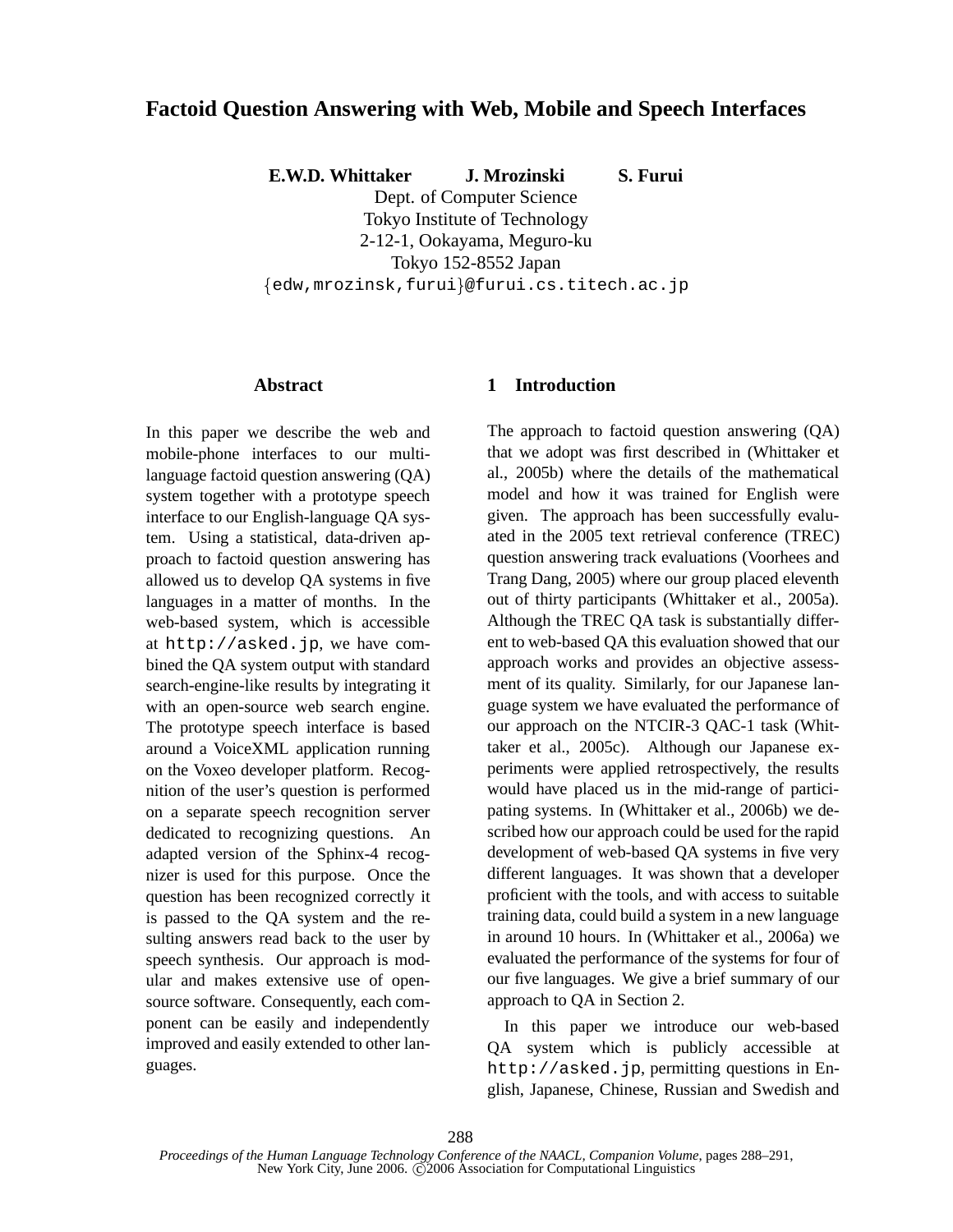is discussed in Section 3. Since answers in factoid QA are inherently well-suited to display on small screens we have also made a mobile-phone interface which is accessible at the same address when using an HTML browser from a mobile phone. This is discussed in Section 4. There are several other QA systems on the web including Brainboost (Brainboost, 2005) and Lexxe (Lexxe, 2005) but they only try to answer questions in English and do not have convenient mobile interfaces.

Entering whole questions rather than just keywords is tedious especially on a mobile-phone so we have also begun to look at speech interfaces. In this paper we describe a prototype speech interface to our English-language QA system. This prototype is currently intended primarily as a platform for further research into speech recognition and answering of questions from an acoustic modelling point-ofview (e.g. low-bandwidth, low-quality VoIP channel), from a language modelling perspective (e.g. irregular word order in questions vs. text, and very large out-of-vocabulary problem) and also in terms of dialog modelling. There have been several attempts at speech interfaces to QA systems in the literature e.g. (Schofield and Zheng, 2003) but as far as we know ours is the only system that is publicly accessible. We discuss this interface in Section 5.

# **2 Statistical pattern classification approach to QA**

The answer to a question depends primarily on the question itself but also on many other factors such as the person asking the question, the location of the person, what questions the person has asked before, and so on. For simplicity, we choose to consider only the dependence of an answer  $A$  on the question Q. In particular, we hypothesize that the answer  $A$ depends on two sets of features extracted from  $Q$ : The web-ba  $W = \mathcal{W}(Q)$  and  $X = \mathcal{X}(Q)$  as follows:

$$
P(A \mid Q) = P(A \mid W, X), \tag{1}
$$

where W can be thought of as a set of  $l_W$  features must describing the "question-type" part of  $Q$  such as inp *who*, *when*, *where*, *which*, etc. and  $X$  is a set of features comprising the "information-bearing" part of  $Q$  i.e. what the question is actually about and what

it refers to. For example, in the questions, *Where is Mount Everest?* and *How high is Mount Everest?* the information-bearing component is identical in both cases whereas the question-type component is different.

Finding the best answer  $\hat{A}$  involves a search over all  $A$  for the one which maximizes the probability of the above model:

$$
\hat{A} = \arg\max_{A} P(A \mid W, X). \tag{2}
$$

This is guaranteed to give us the optimal answer in a maximum likelihood sense if the probability distribution is the correct one. Making various conditional independence assumptions to simplify modelling we obtain the final optimisation criterion:

$$
\arg\max_{A} \frac{P(A \mid X)}{r_{etrieval}} \cdot \underbrace{P(W \mid A)}_{fitter}.
$$
 (3)

The  $P(A \mid X)$  model is essentially a language model which models the probability of an answer sequence  $A$  given a set of information-bearing features  $X$ . It models the proximity of  $A$  to features in . This model is referred to as the *retrieval model*.

The  $P(W \mid A)$  model matches an answer A with features in the question-type set  $W$ . Roughly speaking this model relates ways of asking a question with classes of valid answers. For example, it associates names of people or companies with *who*-type questions. In general, there are many valid and equiprobable  $A$  for a given  $W$  so this component can only re-rank candidate answers retrieved by the retrieval model. Consequently, we call it the *filter model*.

## **3 Web interface**

The web-based interface to our QA systems has been accessible at http://asked.jp since December 2005 and although still primarily a research system and not widely advertised it attracts around five unique users a day. Currently we do not perform language detection for an input question so the user must first select a language-specific system before inputting a question in a language other than English.

In Figure 1 we show the results page for the question *"How high is Mount Everest?"*. As can be seen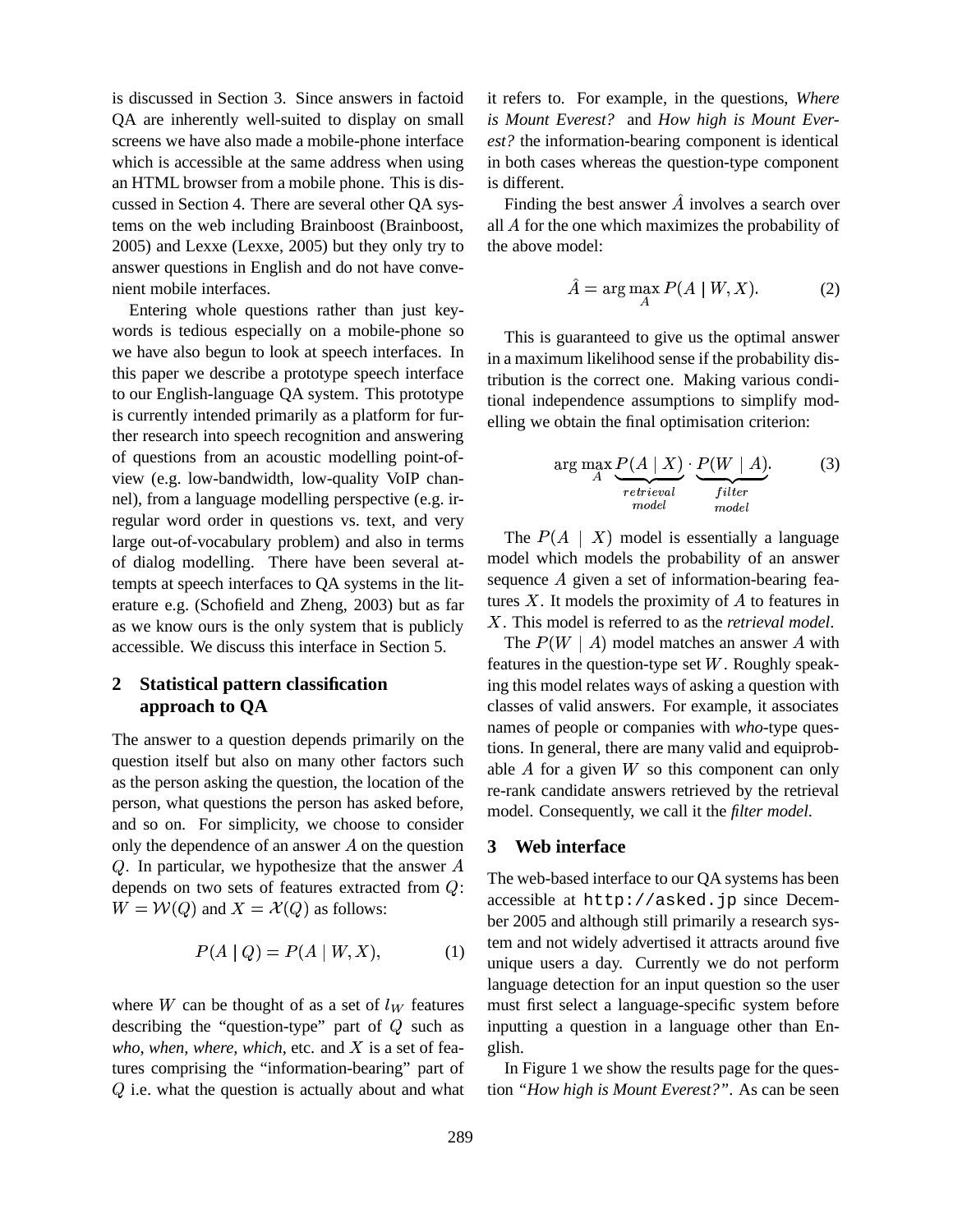the left-hand side of the page contains the familiar title, link and summaries of pages relevant to the query that is common to most of today's web search engines. These results are produced by an opensource web search engine which is run locally and currently contains about 100 million web-pages in its database. Down the right-hand side of the results page we present the answers that were found by our QA system. These answers are presented in order of probability as determined by Equation (3). When the mouse is rolled over an answer a Java-script popup box is displayed that shows more context for a given answer. This allows the user to determine more rapidly the validity of an answer and also partially compensates for inaccurate answer identification by the system. Each answer can also be clicked on whereupon the user is redirected to the page from which the answer was taken. This re-direction is effected through a redirect via our own web-server so that for a given question we can see which answers were clicked on. Eventually, it is hoped this could be used for unsupervised system adaptation.



Figure 1: Results page for *"How high is Mount Everest?"*.

The same basic layout and design is repeated for each of the five language-specific systems. In Figure 2 we show the results page for the Japanese question of *"What plant do Pandas eat?"*.

The average response time to present the full results page for a question in each language is currently around 10 seconds. The web-search and QA systems are run in parallel and the outputs combined when both are complete.



Figure 2: Results page for *"What plant do Pandas eat?"* in Japanese.

### **4 Mobile-phone interface**

Since the priorities with a mobile-phone interface revolve around speed, display size and cost to the user, the interface is basically a whittled down version of the web-based interface described in the previous section. The only requirement for being able to use the mobile phone interface is that the phone must contain an HTML browser. In countries like Japan this has been fairly standard for many years but it is expected that this will become more common worldwide in the near future with the continued roll-out of 3G mobile phone services.

For the mobile-phone interface the standard websearch results section has been removed entirely from the results section and instead only the top 20 short answers are displayed without pop-up boxes or corresponding context. Such a strategy minimizes the number of bytes transmitted and ensures that most answers are adequately displayed on most mobile-phone interfaces with a minimum amount of scrolling. Although not yet implemented we aim to allow users to click on an answer and be taken to the part of the page that contains the answer rather than loading a whole page which could sometimes be several megabytes in size.

#### **5 Speech interface**

Our implementation of the speech interface to the QA system was greatly simplified by the avail